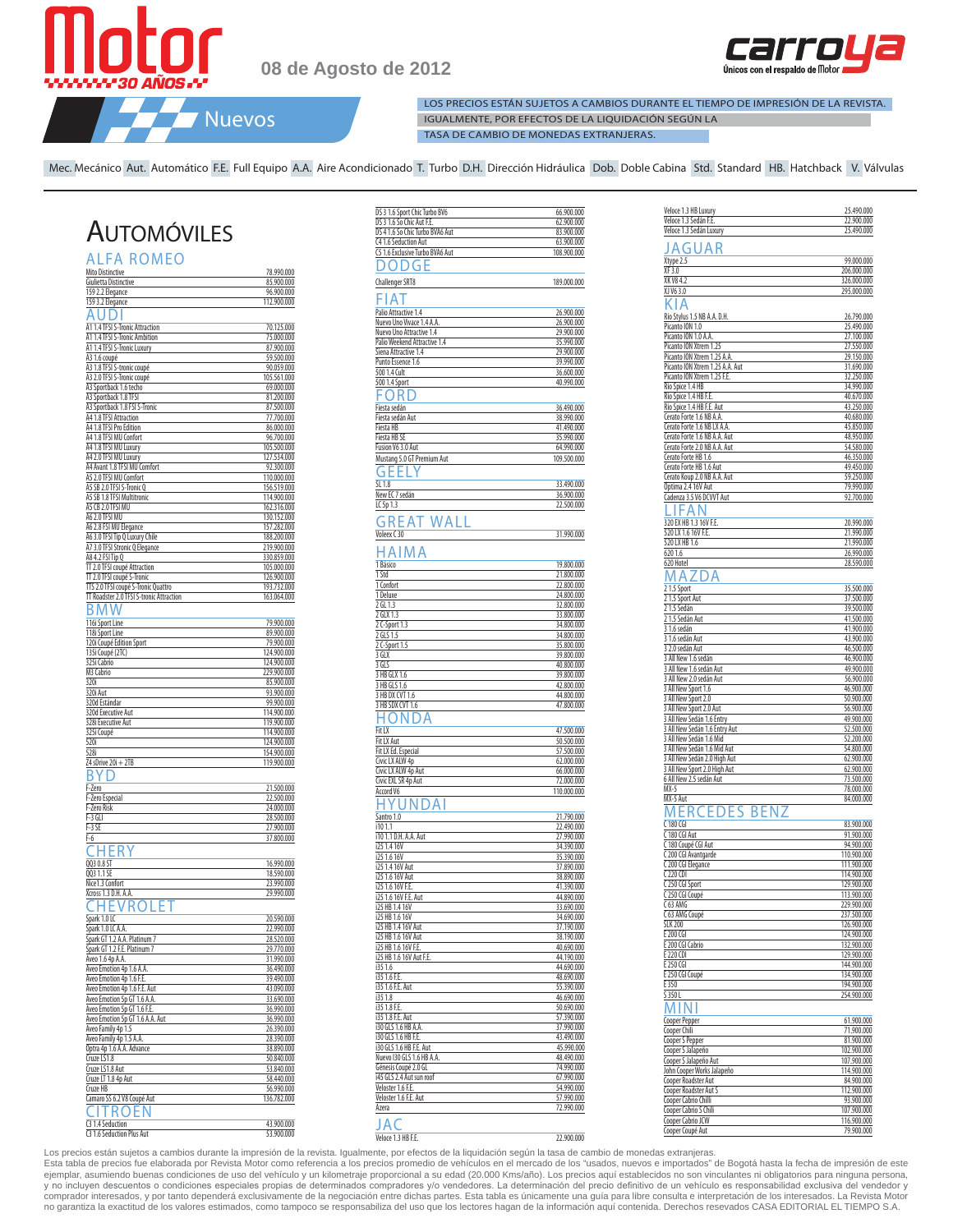

| <b>ANDS ANDS AND AND AND AND ADDITIONAL PROPERTY</b> |            |
|------------------------------------------------------|------------|
|                                                      |            |
|                                                      |            |
| Cooper Coupé Aut S                                   | 99.900.000 |
| Cooper Clubman Aut                                   | 70.900.000 |
| Cooper Clubman Aut S                                 | 80,900,000 |
| MITSUBISHI                                           |            |
| Lancer 2.000 Avanzado Aut                            | 59,900.000 |
| Lancer 2.000 Ultimate Aut                            | 64.900.000 |
| NISSAN                                               |            |
| Tiida 1.8 Sedán MiiO                                 | 31.700.000 |
| Tiida 1.8 Sedán MiiO Aut                             | 35.700.000 |
| Tiida 1.8 HB Emotion                                 | 39.500.000 |
| Tiida 1.8 HB Emotion Aut                             | 41.500.000 |
| March 1.6 Sense                                      | 29.900.000 |
| March 1.6 Advance                                    | 34.100.000 |
| March 1.6 Advance Aut                                | 35.700.000 |
| Versa 1.6                                            | 37.900.000 |

| Versa 1.6 Aut F.E.     | 40.500.000  |
|------------------------|-------------|
| Sentra 1.6 16V         | 23.900.000  |
| Sentra 1.6 16V A.A.    | 26.000.000  |
| Sentra 1.6 16V Aut     | 29.000.000  |
| Sentra 2.0 F           | 41.100.000  |
| Sentra 2.0 E Aut       | 43.100.000  |
| Sentra 2.0 S           | 46.100.000  |
| Sentra 2.0 SL Aut F.E. | 51.900.000  |
| 3707 Aut F.E.          | 133,000.000 |
| Altima 2.5 SL          | 76.900.000  |
| PEUGEOT                |             |
| 107 Trendy 1.0         | 33.900.000  |
| 206 5p 1.4             | 36.900.000  |
| 207 CC 1.6 Turbo       | 87.500.000  |
| 207 Prem Cielo 1.6     | 51.400.000  |
| 207 Prem Cielo 1.6 Aut | 55.400.000  |
| 308 CC 1.6 Aut         | 108.500.000 |
| 308 CC 1.6             | 103.000.000 |
| 308 1.6 Turbo          | 64.900.000  |
| 308 1.6 Aut Turbo      | 67.900.000  |
| 408 Allure 2.0         | 57.400.000  |
| 408 Allure 2.0 Aut     | 60.500.000  |

| RCZ 204Hp         | 122,500,000 |
|-------------------|-------------|
| PORSCHE           |             |
| Boxster           | 179,400,000 |
| <b>Boxster S</b>  | 217,600,000 |
| Cayman S          | 250.000.000 |
| Cavman R          | 262.000.000 |
| 911 Carrera       | 311.900.000 |
| Panamera          | 290.000.000 |
| Panamera S Hybrid | 298.900.000 |

008 Pack 60.400.000 008 Pack 60.400.000 008 Pack 60.400.000 008 Pack 60.400.000 008 Pack 60.400.000 008 Pack 6<br>008 Pack Aut 408 Pack Aut 63.500.000 508 Active Aut 82.000.000

#### **RENAULT**

| Twingo Acces A.A.                 | 22.990.000 |
|-----------------------------------|------------|
| Twingo Acces +                    | 25.990.000 |
| Clio RS 1.6                       | 35.490.000 |
| Clio Aut                          | 31.740.000 |
| Nuevo Sandero Authentique         | 26.360.000 |
| Nuevo Sandero Authentique A.A.    | 28.360.000 |
| Nuevo Sandero 1.6 Expression A.A. | 30.860.000 |
| Nuevo Sandero 1.6 Dynamique A.A.  | 33.760.000 |
| Nuevo Sandero Aut                 | 36.360.000 |
| Nuevo Sandero GT Line             | 35.360.000 |
| Symbol Avencée II 1.6 Luxe        | 34.990.000 |
| Stepway 1.6 K4M                   | 37.490.000 |
| Stepway 1.6 K4M F.E.              | 38.760.000 |
| Logan 1.4 Familier                | 23.990.000 |
| Logan 1.4 Familier A.A.           | 25.990.000 |
| Logan 1.6 Expression A.A.         | 27.690.000 |
| Logan 1.6 Dynamique               | 30.990.000 |
| Scala 1.6                         | 39.990.000 |
| Scala 1.6 Aut                     | 42.990.000 |
| Fluence Confort 1.6               | 44.990.000 |
| Fluence Privilege 2.0             | 51.490.000 |
| Fluence Privilege 2.0 CVT         | 55.490.000 |
| Mégane III BVM                    | 56.490.000 |
| Mégane III CVT                    | 59.990.000 |
|                                   |            |

#### **SEAT**

| Ibiza Reference 1.4         | 36.900.000 |
|-----------------------------|------------|
| Ibiza Stvle 1.4             | 39.900.000 |
| Ibiza Style 1.6             | 44.900.000 |
| Ibiza Sport 1.6             | 46.900.000 |
| Ibiza Stvle 1.6 DSG         | 48.900.000 |
| Ibiza FR TSI 1.4            | 66.900.000 |
| Ibiza FR TSI 1.4 Bocanegra  | 71,990,000 |
| León Reference Copa 1.6     | 47.990.000 |
| León Style 1.6              | 53.990.000 |
| León Style 1.6 DSG          | 58.990.000 |
| León Touring 1.8 TSI DSG    | 66.900.000 |
| León FR 1.8 TSI DSG         | 71,900,000 |
| León FR 2.0 TSI             | 76.900.000 |
| León FR 2.0 TSI DSG         | 80.900.000 |
| León Cupra 2.0 TSI          | 90.500.000 |
| Altea Style 1.8 TSI DSG     | 67.500.000 |
| Altea XL Style 1.8 TSI DSG  | 71,500,000 |
| SKODA                       |            |
| Fabia Comfortline 1.6       | 35.490,000 |
| Fabia Highline 1.6          | 42.200.000 |
| Fabia Highline 1.6 Aut      | 47.200.000 |
| Fabia Combi Comfortline 1.6 | 36.490.000 |
| Fabia Combi Highline 1.6    | 43.200.000 |

## **08 de Agosto de 2012**

| Fabia RS DSG                                              | 67.700.000                |
|-----------------------------------------------------------|---------------------------|
| Octavia Classic 1.6<br>Octavia Elegance Aut               | 49.950.000<br>66.850.000  |
| Superb Elegance Aut                                       | 89.990.000                |
|                                                           |                           |
| IBA                                                       |                           |
| Impreza 2.5 WRX SE                                        | 115.000.000               |
| Impreza 2.5 TB STI                                        | 165.000.000               |
| Impreza XV 2.0 XV CVT                                     | 81.500.000                |
| Impreza XV 2.0 XV<br>Legacy 2.0 SD CVT                    | 77.000.000<br>76.500.000  |
| Legacy 2.5 SD CVT                                         | 79.500.000                |
| Legacy 2.5 GT S Aut                                       | 125.000.000               |
|                                                           |                           |
| 7<br>ı                                                    |                           |
| Celerio 1.0 GLX                                           | 28.490.000                |
| Celerio 1.0 GLX Sport A.A                                 | 29.990.000                |
| Swift 1.4 GL A.A.                                         | 42.990.000                |
| Swift 1.4 GL Aut A.A.                                     | 45.990.000                |
| SX4 1.6 GLX Sport A.A.                                    | 46.990.000                |
| SX4 1.6 Crossover A.A.                                    | 47.990.000                |
| SX4 1.6 Crossover Aut A.A<br>SX4 1.6 Sedán GLX Sport A.A. | 50.990.000<br>46.990.000  |
| SX4 1.6 Sedán GLX Sport Aut A.A.                          | 49.990.000                |
|                                                           |                           |
| Δ                                                         |                           |
| Corolla 1.8 XE i                                          | 57.900.000                |
| Corolla 1.8 XE i Aut                                      | 60.900.000                |
| Corolla 1.8 SE-G Aut                                      | 67.900.000                |
| Camry 2.4 Aut                                             | 89.900.000                |
| Camry Aut                                                 | 108.900.000               |
| WAGEN<br>$\left( \right)$                                 |                           |
| <b>Gol HB Power</b>                                       | 27.900.000                |
| Gol HB Power A.A.                                         | 29.900.000                |
| Gol HB Comfort                                            | 33.900.000                |
| Gol HB Comfort ASG                                        | 36.900.000                |
| Gol Voyage Power                                          | 29.900.000                |
| Gol Voyage Confort                                        | 36.500.000                |
| Jetta Europa                                              | 39.900.000                |
| Jetta Trendline                                           | 43.400.000                |
| Jetta Trendline Aut                                       | 47.900.000                |
| Jetta GLI                                                 | 52.900.000                |
| Jetta GLI Aut                                             | 55.900.000                |
| Nuevo Jetta Trendline                                     | 55.500.000                |
| Nuevo Jetta Comfortline                                   | 64.500.000                |
| Nuevo Jetta GLI                                           | 74.500.000                |
| ı                                                         |                           |
| S 40 2.0 Aut Premium                                      | 85.000.000                |
|                                                           |                           |
|                                                           |                           |
| 5402.0                                                    | 67.000.000                |
| S 60 T4                                                   | 97.000.000                |
| S 60 T5 Turbo Aut                                         | 99.990.000                |
| S 60 T6 Geartronic                                        | 123.500.000               |
| C 30 2.0 Aut R-Design                                     | 85.000.000                |
| 30 T5 R-Design                                            | 93.700.000                |
| 30 T5 R-Design Aut<br>C 70 Cabrio                         | 96.700.000<br>159.000.000 |
|                                                           |                           |
|                                                           |                           |
| 4x4                                                       |                           |
|                                                           |                           |
| AIHATSU                                                   |                           |
|                                                           |                           |
| Terios OKII STD                                           | 53.100.000                |
| Terios OKII                                               | 59.990.000                |
| Terios OKII Aut                                           | 61.490.000                |
| Terios OKII S.E.                                          | 57.990.000                |
|                                                           |                           |
| Wrangler Sport X                                          | 84.990.000                |
| Wrangler Sport X Aut                                      | 89.990.000                |
| <b>Wrangler Rubicon Aut</b>                               | 123.990.000               |
| ROVER                                                     |                           |
|                                                           |                           |
| Defender Diesel 90 SW S                                   | 120.600.000               |
| Defender Diesel 110 SW S                                  | 145.800.000               |
| R                                                         |                           |
|                                                           |                           |
| Scorpio 4x4 F.E                                           | <u>55.990.000</u>         |
| Scorpio 4x2 F.E                                           | 50.990.000                |
| вı                                                        |                           |
|                                                           |                           |
| Montero 2.4i                                              | 54.765.000                |
| Montero 3.0 V6                                            | 59.369.000                |
| S١<br>JBI<br>IMPORTAI<br>SI<br>-11                        |                           |
| New Montero 3.2 Wagon lujo diesel                         | 131.000.000               |
| New Nativa 3.2 Lujo Diesel                                | 114.000.000               |
| New Nativa 3.2 Lujo Aut Diesel                            | 117.000.000               |
| New Nativa 3.5 Lujo                                       | 110.880.000               |
| New Nativa 3.5 Lujo Aut                                   | 113.850.000               |
| New Outlander 2.4 Lujo Techo                              | 92.000.000                |
| Д                                                         |                           |
|                                                           |                           |
| New Murano 3.5                                            | 121.000.000               |
| Patrol 3.0 Turbodiésel SW GRX                             | 120.000.000               |
| Patrol 3.0 Turbodiésel SW GRX Aut                         | 121.300.000               |
| Patrol King 5.6 V8 Aut                                    | 252.000.000               |

| SSANGYONG                         |            |
|-----------------------------------|------------|
| Korando C 4x2 2.0 F.E.            | 57.900.000 |
| Korando C 4x4 2.0 F.E.            | 62.900.000 |
| Korando C diésel 4x2 2.0 F.E.     | 62.900.000 |
| Korando C diésel 4x2 2.0 F.E. Aut | 67.900.000 |
| Korando C diésel 4x4 2.0 F.E.     | 67.900.000 |
| Korando C diésel 4x4 2.0 F.E. Aut | 72.900.000 |

| Únicos con el respaldo de Motor |  |
|---------------------------------|--|

| <b>SUZUKI</b>                      |             |
|------------------------------------|-------------|
| Jimny 1.3 JLX                      | 39.990.000  |
| TOYOTA IMPORTADO                   |             |
| Fortuner Urbana 4x2                | 79.980.000  |
| Fortuner Urbana 4x2 Aut            | 85.450.000  |
| Fortuner Urbana 4x4                | 91.950.000  |
| Fortuner Urbana 4x4 Aut            | 95.000.000  |
| <b>Fortuner Plus</b>               | 128,400,000 |
| <b>Fortuner Plus Aut</b>           | 131.825.000 |
| <b>Fortuner Plus Diesel</b>        | 124.800.000 |
| <b>Fortuner Plus Diesel Aut</b>    | 128,400,000 |
| FJ Cruiser                         | 112.900.000 |
| FJ CruiserAut                      | 117.900.000 |
| 4Runner SR5                        | 132.000.000 |
| 4Runner                            | 162.400.000 |
| Land Cruiser 200 Gasolina Imperial | 255.000.000 |
| Land Cruiser 200 Elite             | 225.000.000 |
| Land Cruiser 200 Imperial          | 290.000.000 |
| Land Cruiser Cab corto 71          | 98.475.000  |
| Land Cruiser 76                    | 103.525.000 |
| Land Cruiser Cab largo 78          | 92.200.000  |
| Land Cruiser Chasís cab 79         | 87.460.000  |
| Sumo TX Aut                        | 90.799.000  |
| Sumo TX I. Aut                     | 107.969.000 |
| Prado 5p TX Aut diesel             | 123,990,000 |
| Prado 5p VX Aut diesel             | 179.755.000 |
| Prado 5p TX Aut gasolina           | 121.700.000 |
| Prado 5p VX Aut gasolina           | 176,990,000 |

# UTILITARIOS<br>DEPORTIVOS 4x2 /4x4

#### AUDI

| ー                                       |             |
|-----------------------------------------|-------------|
| Q5 2.0 TFSI S-tronic Quattro Attraction | 127.721.000 |
| Q7 3.0 TDI Tiptronic Quattro            | 200.090.000 |
| Q7 3.0 TFSI Tiptronic Quattro           | 196.911.000 |
| } M                                     |             |
| X1 xDrive 20d                           | 109.900.000 |
| X1 xDrive 20i M Edition                 | 109.900.000 |
| X3 xDrive 20d                           | 129.900.000 |
| X3 xDrive 20i                           | 129.900.000 |
| X5 xDrive 30d Premium                   | 199.900.000 |
| X5 xDrive 35i Premium                   | 194.900.000 |
| X6 xDrive 35i Premium                   | 229.900.000 |
| X6 xDrive 30d Premium                   | 229.900.000 |
| 4 F R                                   |             |
| Tiggo 2.0 A.A.                          | 40.990.000  |
| <b>HEVROLET</b>                         |             |
| Captiva Sport 2.4 LS                    | 62.990.000  |
| Captiva Sport 2.4 LS F.E.               | 69.990.000  |
| Captiva Sport 3.0 LT F.E.               | 80.200.000  |
| Tahoe 5.3                               | 122.320.000 |
| Tahoe 5.3 Elegance                      | 124.170.000 |
| Traverse 3.6 AWD Aut                    | 95.990.000  |
| CITROFN                                 |             |
| C3 Aircross Exclusive 1.6               | 57.900.000  |
|                                         |             |
| Œ<br>) G F                              |             |
| Journey SE 2.4 Express 5p               | 61.500.000  |
| Journey SE 2.4 Express 7p               | 69.990.000  |
| Journey SXT 3.6                         | 84.990.000  |
| FIAT                                    |             |
| Idea Adventure 1.6                      | 42.900.000  |
| Idea Adventure Locker 1.6               | 44.900.000  |
| Palio Adventure 1.6                     | 43.400.000  |
| Palio Adventure 1.6 Locker              | 45.400.000  |
| D R I                                   |             |
| Ecosport 2.0 XLS                        | 46.990.000  |
| Ecosport 2.0 4x4                        | 52.990.000  |
| Ecosport 2.0 4x2 Aut                    | 50.990.000  |
| Escape 3.0 XLT 4x4                      | 66.990.000  |
| Escape 3.0 XLS 4x2                      | 58.990.000  |
| <b>Edge Limited Aut AWD</b>             | 99.990.000  |
| Edge SE Aut AWD                         | 85.990.000  |
| <b>Explorer Limited Aut AWD</b>         | 123.900.000 |
| Expedition 5.4 4x4 Aut                  | 126.300.000 |
| NΑ<br>GREA                              |             |
| Haval 3 4x2                             | 40.990.000  |
| Haval 3 4x4                             | 44.990.000  |
| Haval 5 4x2                             | 46.990.000  |
| Haval 5 4x4                             | 50.990.000  |
|                                         |             |
| 7 GLX 2.0 4x2                           | 48.800.000  |
| 7 GLS 2.0 4x2                           | 53.800.000  |
| ЭN<br>l                                 |             |
| CRV-V 2.4L Limited                      | 87.500.000  |
| CRV-V 2.4L Premium                      | 93.990.000  |
| Pilot EXL 3.5 V6 sunroof                | 149.900.000 |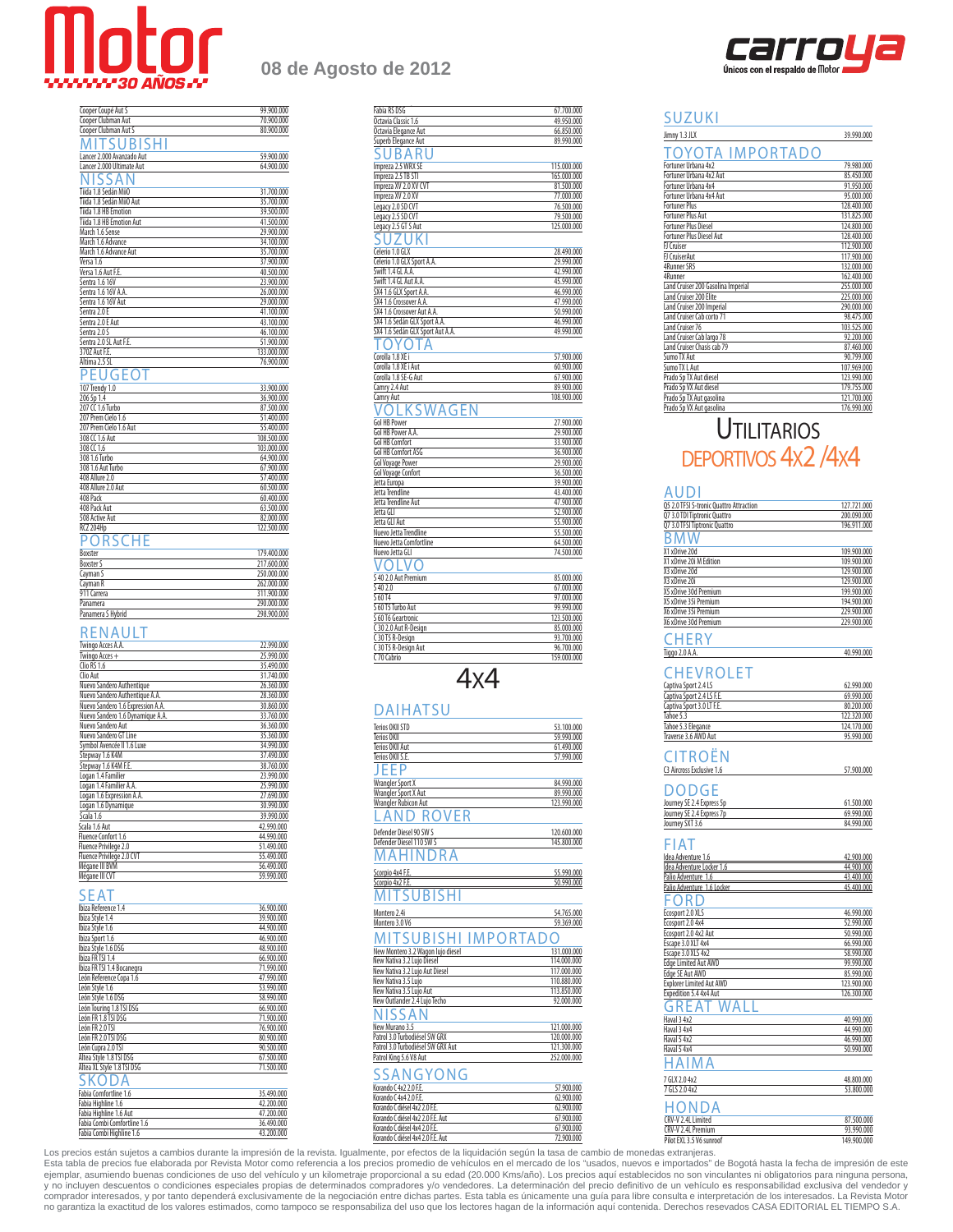

### **08 de Agosto de 2012**

q

| HYUNDAI                             |             |
|-------------------------------------|-------------|
| Nueva SantaFe 4x4 2.2 diésel 7p     | 79.990.000  |
| Nueva SantaFe 4x2 2.2 diésel 7p     | 76.990.000  |
| Nueva SantaFe 4x4 2.47p             | 69.990.000  |
| Nueva SantaFe 4x2 2.47p             | 65.990.000  |
| Nueva SantaFe 4x4 2.2 diésel 7p Aut | 82.990.000  |
| Nueva SantaFe 4x2 2.2 diésel 7p Aut | 79.990.000  |
| Nueva SantaFe 4x4 2.4 7p Aut        | 75.990.000  |
| Nueva SantaFe 4x2 2.4 7p Aut        | 71.990.000  |
| Tucson IX35 4x4 2.0                 | 63.690.000  |
| Tucson IX35 4x4 2.0 Diesel          | 67.690.000  |
| Tucson IX35 4x2 2.0                 | 56.990.000  |
| Tucson IX35 4x2 2.0 Diesel          | 60.990.000  |
| Tucson IX35 4x4 2.0 F.E.            | 66.490.000  |
| Tucson IX35 4x4 2.0 Diesel F.E.     | 70.490.000  |
| Tucson IX35 4x2 2.0 F.E.            | 61.290.000  |
| Tucson IX35 4x2 2.0 Diesel E.E.     | 65.890.000  |
| Tucson IX35 4x4 2.4 Aut F.E.        | 68.990.000  |
| Tucson IX35 4x2 2.0 Aut F.E.        | 64.990.000  |
| Tucson IX35 4x4 2.0 Diesel F.E. Aut | 72.990.000  |
| Veracruz GL 4x4 3.8 Aut             | 82.990.000  |
| Veracruz GL 4x2 3.8 Aut             | 79.690.000  |
| Veracruz GL 4x4 3.0 Diesel Aut      | 97.990.000  |
| Veracruz GL 4x2 3.0 Diesel Aut      | 94.990.000  |
| Veracruz GLS 4x4 3.8 Aut            | 100.990.000 |
| Veracruz GLS 4x2 3.8 Aut            | 97.990.000  |
| Veracruz GLS 4x4 3.0 Diesel Aut     | 110.990.000 |
| Veracruz GLS 4x2 3.0 Diesel Aut     | 106.990.000 |

#### HUANGHAI

| Landscape gasolina | 59.900.000 |
|--------------------|------------|
| Landscape diesel   | 69.900.000 |
| JA                 |            |
| Rein 2.4 4x2       | 43.900.000 |
| Rein 2.4 4x4       | 45.900.000 |
| JEEP               |            |

| <b>Cherokee Sport</b>          | 90.990.000  |
|--------------------------------|-------------|
| Grand Cherokee Laredo 4x4      | 114.990.000 |
| Grand Cherokee Limited 4x4 3.6 | 134.990.000 |
| Grand Cherokee Limited 4x4 5.7 | 144.990.000 |
| Compass Limited 4x4 Aut        | 76.990.000  |

#### KIA

| Soul 1.6 A.A.                                | 42.250.000  |
|----------------------------------------------|-------------|
| Soul 1.6 A.A. Aut                            | 46.350.000  |
| New Sportage 2.0 4x2 GSL                     | 51.490.000  |
| Sportage Revolution 2.0 4x2 A.A.             | 67.990.000  |
| Sportage Revolution 2.0 4x2 A.A. Aut         | 72.090.000  |
| Sportage Revolution 2.0 4x4 A.A. Dynamax     | 71.090.000  |
| Sportage Revolution 2.4 4x4 A.A. Dynamax Aut | 75.250,000  |
| Sportage Revolution 2.0 DSL 4x4 Dynamax      | 78.290.000  |
| Sportage Revolution 2.0 DSL 4x4 Dynamax Aut  | 80.350.000  |
| Sorento Natura 2.4 GLS 4x4                   | 76.890.000  |
| Sorento Natura 2.4 GLS 4x4 Aut               | 79.990.000  |
| Sorento XM 3.5 GSL 4x4 A.A. Aut              | 106.100.000 |
| Sorento XM 2.2 DSL 4x4 F.E. Aut              | 112.290.000 |
| Mohave 3.0 Diesel Aut                        | 125.690.000 |

#### **LAND ROVER**

| Freelander 2 3.2 Gasolina Aut HSE      | 115.200.000 |
|----------------------------------------|-------------|
| Discovery 4 SDV6 3.0 SE Aut            | 197.100.000 |
| Discovery 4 SDV6 3.0 HSE Aut           | 206.100.000 |
| Discovery 4 V8 Gasolina 5.0 SE Aut     | 188.100.000 |
| Discovery 4 V8 Gasolina 5.0 HSE Aut    | 208.800.000 |
| Range Rover Sport TDV6 3.0 HSE         | 251.100.000 |
| Range Rover Sport V8 5.0 HSE           | 246.600.000 |
| Range Rover Sport Súpercargada 5.0 HSE | 280.800.000 |
| Range Rover TDV8 4.4 diésel HSE        | 322.200.000 |
| Range Rover TDV8 Voque 4.4 diésel HSE  | 345.600.000 |
| Range Rover Evoque SD4 Pure coupé      | 162,000,000 |
| Range Rover Evoque SD4 Pure 5p         | 156.600.000 |

#### MAZDA

| $(X-72.54x2)$          | 79.900.000  |
|------------------------|-------------|
| CX-7 2.3 Turbo Aut 4x4 | 100.600.000 |
| CX-5 2.0 4x2 Mid       | 70.900.000  |
| CX-5 2.0 4x4 Aut Mid   | 73.300.000  |
| CX-5 2.0 4x2 High      | 80.200.000  |
| CX-5 2.0 4x2 Aut High  | 87.200.000  |

#### MERCEDES BENZ

| GLK 220 CDL                    | 117,800,000 |
|--------------------------------|-------------|
| <b>GLK 300</b>                 | 122,500,000 |
| ML 250 CDI                     | 144.900.000 |
| <b>MINI</b>                    |             |
| Countryman Cooper Chili        | 76,900,000  |
| Countryman Cooper Chili Aut    | 81.900.000  |
| Countryman Cooper Chili S Aut  | 94.900.000  |
| Countryman S 4All Jalapeño Aut | 119,900,000 |
| <b>MITSUBISHI</b>              |             |
| ASX 2.0 GI X 4x2 CVT           | 72.900.000  |
| ASX 2.0 GLS 4x4                | 71,999,000  |
| ASX 2.0 GLS 4x4 CVT            | 75,999,000  |
| <b>NISSAN</b>                  |             |
| Oashgai 1.6 F.E.               | 67.500.000  |

| Qashqai 2.0 MCVT F.E.                          | 76.900.000  |
|------------------------------------------------|-------------|
| Qashqai 4WD 2.0 MCVT F.E.                      | 83.900.000  |
| X-Trail Classic S F.E.                         | 65.500.000  |
| X-Trail Classic S F.E. Aut                     | 68.500.000  |
| X-Trail Classic S Diesel F.E.                  | 69.900.000  |
| X-Trail 4x4i MCVT Lujo                         | 98.900.000  |
| Juke 1.6                                       | 79.900.000  |
| EUGEO.                                         |             |
| 3008 1.6T Aut                                  | 86.500.000  |
| 3008 Comfort 1.6                               | 61.900.000  |
| 0RSC                                           |             |
| Cayenne                                        | 201.600.000 |
| Cayenne Diesel                                 | 209.600.000 |
| Cayenne S                                      | 288.600.000 |
| А<br>ΕN                                        |             |
| Nueva Koleos Expression 4x2 BVM                | 59.990.000  |
| Nueva Koleos Dynamique 4x2 CVT                 | 64.990.000  |
| Nueva Koleos Dynamique 4x4 CVT                 | 72.490.000  |
| Nueva Koleos Dynamique 4x4 Dsl BVA             | 76.490.000  |
| Nueva Koleos Privilege 4x4 CVT                 | 81.490.000  |
| <b>Duster Expression 4x2 BVM</b>               | 42.490.000  |
| Duster Dynamique 4x2 BVM                       | 47.990.000  |
| Duster Dynamique 4x2 BVA                       | 51.490.000  |
| Duster Dynamique 4x4 BVM                       | 51.990.000  |
| SKODA                                          |             |
| <b>Roomster Comfort</b>                        | 46.200.000  |
| Yeti Ambition                                  | 69.990.000  |
| Д<br>ONG<br>J<br>G                             |             |
| Actyon 2.0 F.E. 4x2                            | 55.900.000  |
| Actyon 2.0 F.E. 4x2 Aut                        | 60.400.000  |
| Actyon 2.3 F.E. 4x2                            | 49.900.000  |
|                                                | 54.400.000  |
| Actyon 2.3 F.E. 4x2 Aut<br>Actyon 2.3 F.E. 4x4 | 54.900.000  |
| Actyon 2.3 F.E. 4x4 Aut                        | 59.400.000  |
| Kyron 2.3 4x2                                  | 56.900.000  |
| Kyron 2.0 F.E. Turbo Diesel                    | 68.900.000  |
| Kyron 2.0 Aut F.E. Turbo Diesel                | 73.400.000  |
| Súper Rexton 2.7 F.E.                          | 84.900.000  |
| Súper Rexton 2.7 F.E. Aut                      | 90.900.000  |
| Súper Rexton 2.7 R F.E. Aut                    | 93.900.000  |
|                                                |             |
| Forester 2.0 X                                 | 73.500.000  |
| Forester 2.0 X Aut                             | 78.500.000  |
| Forester 2.0 XS                                | 80.500.000  |
| Forester 2.0 XS Aut                            | 82.500.000  |
| Forester 2.0 XS Aut F.E                        | 94.500.000  |
| Forester 2.5 XS Aut Basica                     | 85.000.000  |
| Forester 2.5 XS Aut Limited                    | 96.500.000  |
| Forester 2.5 XT Aut Turbo                      | 125.000.000 |
| Outback 2.5 CVT                                | 105.000.000 |
| Outback 3.6 R Aut                              | 135.000.000 |
| Tribeca 3.6 Aut F.E.                           | 125.000.000 |
|                                                |             |
| Grand Vitara 1.6 GLX Sport                     | 52.990.000  |
| Grand Vitara 2.4 GLX Sport                     | 56.990.000  |
| Grand Vitara 2.4 GLX Sport Aut                 | 60.990.000  |
| Grand Vitara 5p 2.4 2WD GLX Sport              | 59.990.000  |
| Grand Vitara 5p 2.4 2WD GLX Sport Aut          | 64.490.000  |
| Gran Vitara 5p 2.4 GLX Sport                   | 64.490.000  |
| Gran Vitara 5p 2.4 GLX Sport Aut               | 68.990.000  |
| P(<br>R<br>А<br>Y ( )<br>Δ                     |             |
| RAV 4 5p Imperial Aut F.E                      | 101.900.000 |

#### carro Únicos con el respaldo de Motor

| VanPass 1.3 D.H. A.A.                               | 25.590.000                                                                                                                                              |
|-----------------------------------------------------|---------------------------------------------------------------------------------------------------------------------------------------------------------|
| Van Yoyo1.2 D.H. A.A.                               | 25.990.000                                                                                                                                              |
|                                                     |                                                                                                                                                         |
| V R.C                                               |                                                                                                                                                         |
| N300 Move Pasajeros 1.2                             | 30.990.000                                                                                                                                              |
| N300 Move Pasajeros 1.2 Plus                        | 33.990.000                                                                                                                                              |
|                                                     |                                                                                                                                                         |
| <b>ROEF</b>                                         |                                                                                                                                                         |
| C4 Picasso Seduction 2.0 Aut 5p                     | 77.900.000                                                                                                                                              |
|                                                     |                                                                                                                                                         |
| Grand C4 Picasso Seduction 2.0 Aut 7p               | 77.900.000                                                                                                                                              |
| Jumper 2.2 HDI Turbo Diesel 19p F.E.                | 106.900.000                                                                                                                                             |
| Jumper 2.2 HDI Turbo Diesel 15p F.E.                | 107.900.000                                                                                                                                             |
|                                                     |                                                                                                                                                         |
| )FSK                                                |                                                                                                                                                         |
| Family 1.0                                          | 25.900.000                                                                                                                                              |
|                                                     |                                                                                                                                                         |
| 1.3                                                 | 29.200.000                                                                                                                                              |
| 1.3 LW                                              | 33.000.000                                                                                                                                              |
| V27 Pas x 7                                         | 28.990.000                                                                                                                                              |
| V29 Pas x 9                                         | 33.000.000                                                                                                                                              |
|                                                     |                                                                                                                                                         |
| IA.                                                 |                                                                                                                                                         |
|                                                     |                                                                                                                                                         |
| Fiorino 1.3                                         | 25.490.000                                                                                                                                              |
|                                                     |                                                                                                                                                         |
| C<br>-0                                             |                                                                                                                                                         |
| Van Pasajeros 8                                     | 58.900.000                                                                                                                                              |
|                                                     |                                                                                                                                                         |
| Van Pasajeros 16+1 Fija                             | 54.900.000                                                                                                                                              |
| Αł<br>- 1-                                          |                                                                                                                                                         |
|                                                     |                                                                                                                                                         |
| Luzun 7p 1.1                                        | 23.900.000                                                                                                                                              |
|                                                     |                                                                                                                                                         |
|                                                     |                                                                                                                                                         |
| 1 A I M A                                           |                                                                                                                                                         |
| Freema SDX7 1.8 7p Aut                              | 41.800.000                                                                                                                                              |
| Freema GLX7 1.8                                     | 41.800.000                                                                                                                                              |
|                                                     |                                                                                                                                                         |
| Freema GLS7 1.8                                     | 43.800.000                                                                                                                                              |
| Freema H2 DX5 CVT 1.8                               | 46.800.000                                                                                                                                              |
| Freema H2 SDX7 CVT 1.8                              | 49.800.000                                                                                                                                              |
|                                                     |                                                                                                                                                         |
| F Star Std 7p                                       | 22.800.000                                                                                                                                              |
| F Star De Lux 7p                                    | 25.800.000                                                                                                                                              |
| Δ                                                   |                                                                                                                                                         |
| 1ONI                                                |                                                                                                                                                         |
| Odyssey EXL Aut                                     | 139.900.000                                                                                                                                             |
|                                                     |                                                                                                                                                         |
| I                                                   |                                                                                                                                                         |
| Grand Starex H1 Diesel 2.5 TCI 12p                  | 68.990.000                                                                                                                                              |
|                                                     |                                                                                                                                                         |
| Grand Starex H1 Diesel 2.5 TCI 8p                   | 76.190.000                                                                                                                                              |
| FCO                                                 |                                                                                                                                                         |
|                                                     |                                                                                                                                                         |
| Power Daily Microbús A36.13 16+1p A.A.              | 69.000.000                                                                                                                                              |
| Power Daily Microbús A42.13 16p A.A. Pantográfica   | 108.900.000                                                                                                                                             |
| Power Daily Microbús A50.13 19+1p A.A. Pantográfica |                                                                                                                                                         |
|                                                     | 118.900.000                                                                                                                                             |
| А (                                                 |                                                                                                                                                         |
|                                                     |                                                                                                                                                         |
|                                                     |                                                                                                                                                         |
| B-Cross 1.87p                                       | 39.900.000                                                                                                                                              |
| Refine 2.7 12p Diesel                               | 53.900.000                                                                                                                                              |
|                                                     |                                                                                                                                                         |
| NBF                                                 |                                                                                                                                                         |
|                                                     |                                                                                                                                                         |
| Microbús 16 pas                                     | 49.900.000                                                                                                                                              |
| Microbús Van Diesel / Gasolina H2 16 pas            |                                                                                                                                                         |
| А                                                   |                                                                                                                                                         |
|                                                     |                                                                                                                                                         |
| Grand Carnival 2.9 CRDI LX                          |                                                                                                                                                         |
| Sedona 2.9 CRDI Aut                                 |                                                                                                                                                         |
|                                                     |                                                                                                                                                         |
| Carens-Rondo 2.0 GSL                                |                                                                                                                                                         |
| Carens-Rondo 2.0 GSL Aut                            | 69.900.000<br>72.100.000<br>100.450.000<br>51.490.000<br>58.700.000                                                                                     |
|                                                     |                                                                                                                                                         |
| Pregio 3.0 17p F.E.                                 |                                                                                                                                                         |
| Pregio 3.0 19p F.E.                                 |                                                                                                                                                         |
|                                                     |                                                                                                                                                         |
|                                                     |                                                                                                                                                         |
|                                                     |                                                                                                                                                         |
| Minivan Pass particular                             |                                                                                                                                                         |
| A                                                   |                                                                                                                                                         |
| A Z I                                               |                                                                                                                                                         |
| Mazda 5 All New 2.0 Aut                             |                                                                                                                                                         |
|                                                     |                                                                                                                                                         |
|                                                     |                                                                                                                                                         |
| <b>BEN</b>                                          |                                                                                                                                                         |
| Sprinter 313 CDI Intermunicipal 16+1 A.A.           | 113,900,000                                                                                                                                             |
| Sprinter Intermunicipal 413 19+1 A.A.               |                                                                                                                                                         |
|                                                     |                                                                                                                                                         |
| S١<br>ΙR                                            |                                                                                                                                                         |
| 300 12p A.A.                                        |                                                                                                                                                         |
|                                                     |                                                                                                                                                         |
| SSA                                                 |                                                                                                                                                         |
|                                                     |                                                                                                                                                         |
| Urvan 3.0 Diesel 12p lujo                           |                                                                                                                                                         |
| Urvan 3.0 Diesel 14p                                |                                                                                                                                                         |
|                                                     |                                                                                                                                                         |
| Urvan 3.0 Diesel 8p Intermunicipal                  |                                                                                                                                                         |
|                                                     |                                                                                                                                                         |
|                                                     |                                                                                                                                                         |
| Kangoo                                              | 30.150.000                                                                                                                                              |
| Kangoo A.A                                          |                                                                                                                                                         |
|                                                     |                                                                                                                                                         |
| S A<br>JG<br>γ(                                     |                                                                                                                                                         |
|                                                     |                                                                                                                                                         |
| Stavic 2.7 TurboDiesel F.E. 11p                     |                                                                                                                                                         |
| Stavic 2.7 TurboDiesel F.E. 11p Aut                 |                                                                                                                                                         |
|                                                     | 65.400.000                                                                                                                                              |
| KSWAGEN                                             |                                                                                                                                                         |
| VW Transporter GP 16+1                              | 71.000.000                                                                                                                                              |
|                                                     | 74.150.000<br>76.250.000<br>25.900.000<br>66.900.000<br>132.900.000<br>59.900.000<br>76.000.000<br>79.500.000<br>79.500.000<br>31.790.000<br>71.400.000 |
| VW Transporter GP 11+1                              | 70.985.000                                                                                                                                              |
| VW Transporter GP 9+1                               | 77.800.000                                                                                                                                              |
| VW New Crafter 50 A.A. Maxi 19+1                    | 134.846.000                                                                                                                                             |
|                                                     |                                                                                                                                                         |
| A<br>₫                                              |                                                                                                                                                         |
| Yumsum Lux                                          |                                                                                                                                                         |
|                                                     | 52.500.000                                                                                                                                              |
| Yumsum Lux 2.5 Aut<br>Yumsum Lux Serv. Público      | 59.000.000<br>59.000.000                                                                                                                                |

**CHERY** 

VOLKSWAGEN

Tiguan Trend & Fun 2.0 T Tiptronic Tiguan Sport & Style 2.0 Tiptronic 94.800.000

ZNA

Oting 4x4 Lux Diesel ZD25TCR

**ZOTYE** 

**CHANA** 

**CHANGHE** 

Duna 1.6 4x2

Cross Fox 1.6 4x2 43.100.000<br>
Tiguan Trend & Fun 2.0 T Tiptronic 84.700.000<br>
Tiguan Sport & Style 2.0 Tiptronic 94.800.000<br>
Tiguan Sport & Style 2.0 Tiptronic 94.800.000

<u>VOLVO</u><br>XC 60 3.0 T6 AWD Premium 139.500.000 XC 60 T6 AWD F.E. 225.000.000<br>
XC 90 T5 225.000.000<br>
XC 90 R Design 2016<br>
XC 90 R Design 2016 XC 90 T5 118.000.000 XC 90 R Design 158.000.000

<u>our a version</u><br>
dting 4x2 Lux Diesel ZD25TCR 4x8.500.000<br>
Dting 4x4 Lux Diesel ZD25TCR 54.300.000

Oting 4x2 Lux Diesel ZD25TCR Serv. Púb. 45.500.000 Oting 4x4 Lux Diesel ZD25TCR Serv. Púb. 51.300.000

<u>Nómada 1.3 4x2 D.H. A.A.</u><br>Nómada 1.6 D.H. A.A. 27.990.000<br>29.990.000 Nómada 1.6 D.H. A.A. 29.990.000

VANS PASAJEROS

Star Van 2 7p 1.3 26.900.000 Star Van 2 7p 1.3 A.A. 28.900.000

Freedom Van pasajeros 8 pas 1.3 A.A. 28.900.000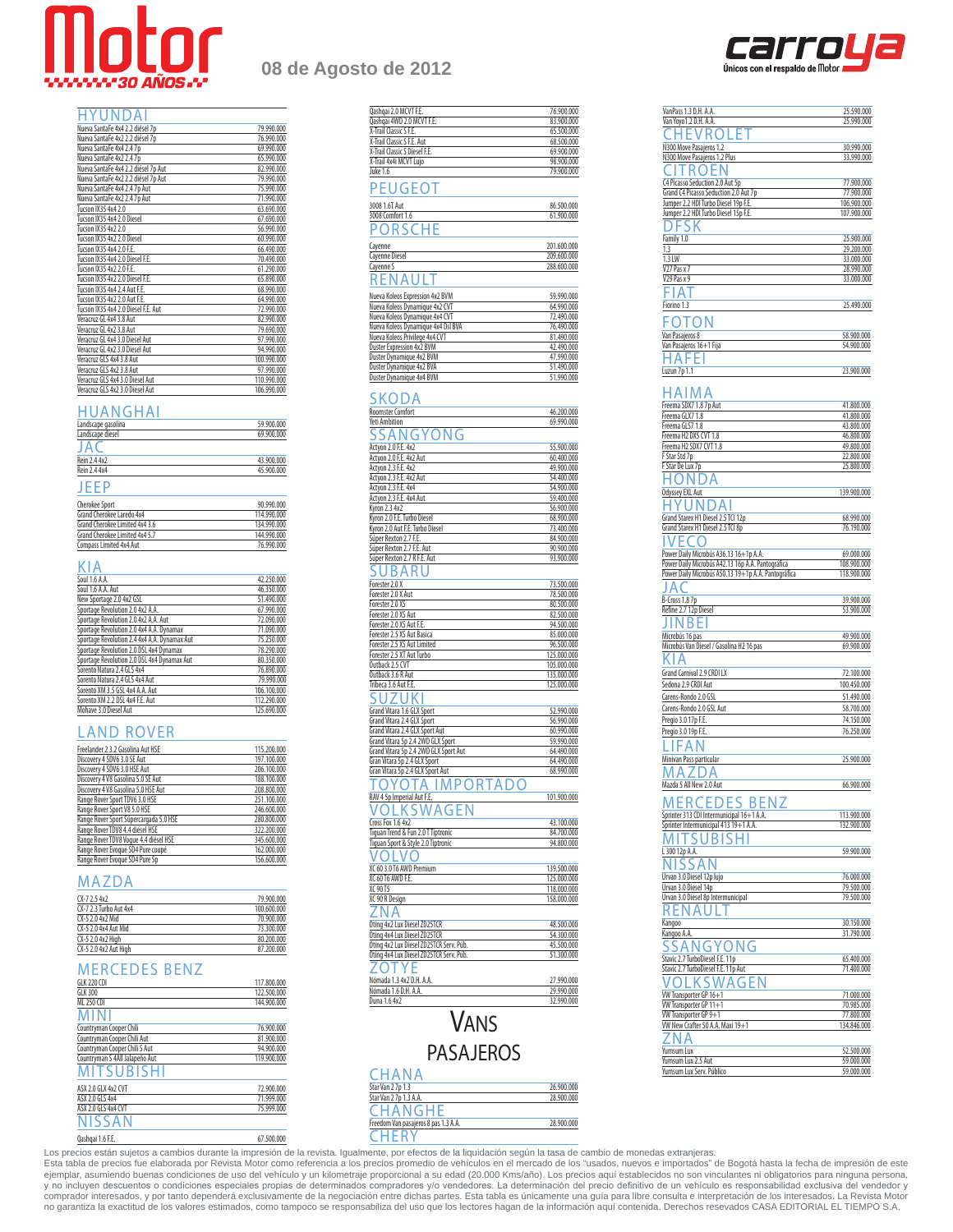

# PICK UPS<br>4x2 / 4x4

#### **CHANA**

| Star Truck Cab Sencilla 1.012 c.c.                                     | 21.400.000               |
|------------------------------------------------------------------------|--------------------------|
|                                                                        |                          |
| Star Truck Cab Sencilla 1.3                                            | 23.400.000               |
| Star Truck Dob Cab larga 1.0                                           | 24.900.000               |
|                                                                        |                          |
| Star Truck Dob Cab larga 1.3                                           | 26.900.000               |
| Star Truck Dob Cab larga 1.3 A.A.                                      | 27.900.000               |
|                                                                        |                          |
| ٠K                                                                     |                          |
| Yoki 1.1 D.H. A.A.                                                     | 22.490.000               |
|                                                                        |                          |
| -11<br>E V R C                                                         |                          |
|                                                                        |                          |
| Luv D-Max Diesel 2.5 4x2 CS chasis                                     | 48.290.000               |
| Luv D-Max Diesel New 3.0 4x2 CD                                        | 56.590.000               |
| Luv D-Max Diesel New 3.0 4x4 CD                                        | 67.990.000               |
|                                                                        |                          |
| Luv D-Max Diesel 3.0 4x4 CD F.E.                                       | 72.990.000               |
| Luv D-Max Diesel 3.0 4x4 CS                                            | 61.790.000               |
| Luv D-Max HEC 2.4 4x2 CD                                               | 44.790.000               |
|                                                                        |                          |
|                                                                        |                          |
| ESK                                                                    |                          |
|                                                                        |                          |
| Pick Up Chasis Cab 1.3                                                 | 24.600.000               |
| Pick Up 1.0                                                            | 22.200.000               |
| Pick Up 1.0 ECO                                                        | 19.900.000               |
|                                                                        |                          |
| Pick Up 1.3                                                            | 24.900.000               |
| Pick Up Dob Cab 1.3 Platón fijo                                        | 29.200.000               |
| Pick Up Dob Cab 1.3 Platón flexible                                    | 29.200.000               |
| V21 Pick Up                                                            |                          |
|                                                                        | 26.500.000               |
| V22 Dob Cab                                                            | 29.200.000               |
|                                                                        |                          |
| ) A I<br>Л                                                             |                          |
|                                                                        |                          |
| Pick Up TurboDiesel Dob Cab 4x2                                        | 42.900.000               |
|                                                                        |                          |
| ) (1)                                                                  |                          |
| Durango 4x2 Express                                                    | 99.990.000               |
|                                                                        |                          |
| А                                                                      |                          |
|                                                                        |                          |
| Strada Trekking 1.6 A.A.                                               | 32.990.000               |
| Strada Working A.A.                                                    | 29.990.000               |
|                                                                        |                          |
| Strada Working DC                                                      | 32.990.000               |
| Strada Adventure 1.6 Locker                                            | 37.900.000               |
| Strada Dob Cab 1.6                                                     | 43.900.000               |
|                                                                        |                          |
| Strada Dob Cab 1.6 Locker                                              | 46.400.000               |
| :ORI                                                                   |                          |
|                                                                        |                          |
| Ranger 2.6 Dob Cab 4x4                                                 | 56.500.000               |
| Ranger Hi-Rider diésel 2.5 Dob Cab 4x2                                 | 59.990.000               |
|                                                                        |                          |
| Ranger diésel Dob Cab 4x4 2.5                                          | 66.990.000               |
| A                                                                      |                          |
| ₹                                                                      |                          |
| Wingle 5 DC 4x2                                                        | 38.900.000               |
| Wingle 5 DC 4x2 Diesel                                                 | 42.990.000               |
|                                                                        |                          |
| Wingle 5 DC 4x4                                                        | 42.990.000               |
| Wingle 5 DC 4x4 Diesel Lux                                             | 47.990.000               |
| Wingle 5 CS 4x4 Diesel                                                 | 40.900.000               |
|                                                                        |                          |
| AFE                                                                    |                          |
|                                                                        |                          |
| Ruiyi Cab sencilla larga 1.0                                           | 17.900.000               |
|                                                                        |                          |
|                                                                        |                          |
| Minyi Dob Cab 1.1                                                      | 25.400.000               |
| Αľ<br>N (1<br>ΑI                                                       |                          |
|                                                                        |                          |
| Plutus Dob Cab Gas 4x2                                                 | 39.900.000               |
|                                                                        |                          |
|                                                                        |                          |
|                                                                        |                          |
| Chasís Cab sencilla 4x2 Diésel                                         | 36.900.000               |
| Chasís Cab sencilla 4x4 Diésel                                         |                          |
|                                                                        | 43.900.000               |
| Platón Cab sencilla 4x2 Diésel                                         | 37.900.000               |
| Platón Cab sencilla 4x4 Diésel                                         | 47.900.000               |
| Chasís Dob Cab 4x4 Diésel                                              | 52.900.000               |
|                                                                        |                          |
| Platón Dob Cab 4x2 Diésel                                              | 43.900.000               |
| Platón Dob Cab 4x4 Diésel                                              | 53.900.000               |
| Δ                                                                      |                          |
| ) R<br>Д<br>t<br>г                                                     |                          |
| Pik Up Dob Cab platón 4x4 F.E.                                         | 52.990.000               |
|                                                                        |                          |
| Pik Up Dob Cab platón 4x2 F.E                                          | 46.990.000               |
| Pik Up Cab Sencilla platón 4x4 F.E.                                    | 47.990.000               |
| Pik Up Cab Sencilla platón 4x2 F.E                                     | 40.990.000               |
|                                                                        |                          |
| A                                                                      |                          |
|                                                                        |                          |
| BT-50 2.2 Chasis 4x2                                                   | 40.500.000               |
| BT-50 2.6 Chasis 4x4                                                   | 48.900.000               |
| BT-50 2.2 Dob Cab 4x2                                                  | 40.900.000               |
|                                                                        |                          |
| BT-50 2.6 Dob Cab 4x4                                                  | 58.900.000               |
| BT-50 2.5 Dob Cab 4x2 Hi-Rider Diesel                                  | 56.900.000               |
| BT-50 2.5 TDI Dob Cab 4x4                                              | 66.500.000               |
|                                                                        |                          |
| R<br>ı                                                                 |                          |
| SHI                                                                    |                          |
| L200 2.5 Diesel                                                        | 76.500.000               |
|                                                                        |                          |
| Sportero 2.5 Diesel Lujo                                               | 97.000.000               |
| Sportero 2.5 Diesel Lujo Aut                                           | 99.000.000               |
| Sportero 3.2 Diesel Lujo                                               | 103.843.000              |
|                                                                        |                          |
| Sportero 3.2 Diesel Lujo Aut                                           | 108.230.000              |
|                                                                        |                          |
|                                                                        |                          |
| Frontier Chasís NP300 2.4 gasolina 4x2                                 | 34.600.000               |
| Frontier DobCab NP300 2.4 4x2                                          | 37.600.000               |
|                                                                        |                          |
| Frontier Chasís NP300 2.5 Turbodiesel 4x2                              | 47.900.000               |
| Frontier DobCab NP300 2.5 Turbodiesel 4x2                              | 55.500.000               |
| Frontier Chasís NP300 2.5 Turbodiesel 4x4                              | 58.900.000               |
|                                                                        |                          |
| Frontier Dob Cab 3.0 Turbodiesel 4x4 FE                                | 74.500.000               |
| Navara Dobcab 2.5 Turbodiesel 4x2<br>Navara Dobcab 2.5 Turbodiesel 4x4 | 71.900.000<br>80.500.000 |

## **08 de Agosto de 2012**

| Navara Dobcab 2.5 Turbodiesel High 4x4 Aut                                 | 91.500.000                 |
|----------------------------------------------------------------------------|----------------------------|
| ₹<br>ΑN                                                                    |                            |
| 1500 SLT 4x2<br>1500 SLT 4x4                                               | 61.990.000                 |
| 2.500 Laramie                                                              | 71.990.000<br>81.990.000   |
| 2.500 SLT diésel                                                           | 99.990.000                 |
| 3.500 diésel                                                               | 119.990.000                |
| SSANGYONG                                                                  |                            |
| Actyon Sports 2.0 F.E.                                                     | 61.900.000                 |
| <b>Actyon Sports Special 2.0 F.E.</b>                                      | 64.900.000                 |
| Actyon Sports 2.0 F.E. Aut                                                 | 66.400.000                 |
| ΌΥΟΤΑ                                                                      |                            |
| Hilux DC 4x2 gasolina DX                                                   | 53.200.000                 |
| Hilux DC 4x2 Diesel DX                                                     | 71.100.000                 |
| Hilux DC 4x4 Diesel Std A.A.                                               | 80.900.000                 |
| Hilux DC 4x4 gasolina SR5                                                  | 82.600.000                 |
| Hilux DC 4x4 Diesel SRV                                                    | 106.000.000                |
| Hilux DC 4x4 Diesel SRV Aut                                                | 108.900.000                |
| /OLKSWAGEN                                                                 |                            |
| Amarok Dob Cab platón 4x2                                                  | 63.700.000                 |
| Amarok Dob Cab platón Fleetline                                            | 68.600.000                 |
| Amarok Dob Cab platón Comfortline Paq E<br>Amarok Dob Cab platón Trendline | 79.817.000<br>86.754.000   |
| Amarok Dob Cab platón Highline                                             | 98.900.000                 |
| Saveiro Cab sencilla                                                       | 29.900.000                 |
| Saveiro Cab extendida                                                      | 35.900.000                 |
|                                                                            |                            |
| ΝA                                                                         |                            |
| Rich Dob Cab 4x2 Diesel Std<br>Rich Dob Cab 4x4 Diesel Std                 | 40.900.000<br>50.900.000   |
|                                                                            |                            |
| <b>TILITARIOS</b>                                                          |                            |
| CHANA                                                                      |                            |
| Star Van 2 Cargo 1.3                                                       | 25.900.000                 |
| HANGHE                                                                     |                            |
| Freedom Van cargo 1.3                                                      | 27.900.000                 |
| CHERY                                                                      |                            |
|                                                                            |                            |
| VanCargo 1.3                                                               | 23.990.000                 |
| <b>HEVROLET</b>                                                            |                            |
| NKR 700P 3.0 Camión MWB                                                    | 67.500.000                 |
| NKR 700P 3.0 Camión LWB<br>NHR 700P 2.8 Camión                             | 68.850.000<br>54.000.000   |
| NNR 700P 3.0 Camión FH                                                     | 73.900.000                 |
| NPR 700P 5.2 Camión FH                                                     | 80.690.000                 |
| NQR 700P 5.2 Bus FH Euro IV                                                | 93.700.000                 |
| NQR 700P Euro IV                                                           | 102.990.000                |
| NKR 700P Bus                                                               | 68.740.000                 |
| NQR 700P 5.2 Busetón<br>NPR 700P 5.2 Buseta FA                             | 96.790.000<br>92.600.000   |
| NPR 700P Minibuseta                                                        | 71.710.000                 |
| FRR 700P 5.2                                                               | 114.350.000                |
| FTR 700P 7.8 Camión                                                        | 124.840.000                |
| FVR 700P 7.8 Camión corto                                                  | 138.050.000                |
| FVR 700P 7.8 Camión LWB<br>FVZ 700P 7.8 Camión Dumper                      | 137.690.000                |
| FVZ 700P 7.8 Camión LWB                                                    | 172.000.000<br>173.590.000 |
| FRR 700P 5.2 Bus                                                           | 98.840.000                 |
| <b>LV Bus 150</b>                                                          | 178.370.000                |
| CHR 7.2 Turbo                                                              | 148.750.000                |
| CYZ Tandem                                                                 | 213.110.000                |
| N200 Plus 1.2                                                              | 31.940.000                 |
| N200 Pasajeros 1.2<br>N300 Max cargo 1.2                                   | 30.440.000<br>31.990.000   |
| N300 Max cargo 1.2 Plus                                                    | 33.790.000                 |
| к<br>- I                                                                   |                            |
| Jumper Furgón 2.2 HDI Turbo Diesel                                         | 97.900.000                 |
|                                                                            |                            |
|                                                                            |                            |
| Duolika M3300<br>Duolika L3800                                             | 40.900.000<br>45.900.000   |
| Duolika L4400                                                              | 49.900.000                 |
|                                                                            |                            |
| Van Cargo 1.0                                                              | 24.500.000                 |
| Van Cargo 1.0 MPV                                                          | 25.990.000                 |
| Van Cargo 1.0 PYME                                                         | 22.900.000                 |
| Van Cargo 1.3                                                              | 26.200.000                 |
| Van Cargo 1.3 MPV                                                          | 28.900.000                 |
| ( ۱<br>Xiaoba Camión 2.2 Ton                                               | 34.900.000                 |
| Xiaoba Camión 2.2 Ton A.A                                                  | 36.900.000                 |
| Jinba Camión 4.1 Ton A.A.                                                  | 43.500.000                 |
| Duolika Camión 5.8 Ton                                                     | 54.900.000                 |
| Duolika Camión 5.8 Ton A.A                                                 | 56.900.000                 |
| Duolika Camión 7 Ton                                                       | 70.900.000                 |
| Duolika Camión 7 Ton A.A                                                   | 72.900.000                 |
|                                                                            |                            |
| F-150 Super Cab                                                            | 79.990.000                 |
| F-150 Supercrew                                                            | 89.990.000                 |
| F-150 Raptor                                                               | 118.900.000                |



| FOTON                                                                 |                           |
|-----------------------------------------------------------------------|---------------------------|
| Aumark 2.2                                                            | 36,900,000                |
| Aumark 2.2 A.A. platón                                                | 37.900.000                |
| Aumark 2.2 Chasis Dob Cab A.A.                                        | 36.900.000                |
| <u>Ollin 2.2</u>                                                      | 40.900.000                |
| Olin 3.5 Cab Senc                                                     | 41.900.000                |
| Olin 3.5 Dob Cab A.A                                                  | 47.900.000                |
| Olin 3.5 Dob Cab Platón A.A.                                          | 48.900.000                |
| Olin 4.5                                                              | 47.900.000                |
| Olin 6.5                                                              | 52.900.000                |
| Olin 6.5 platón A.A.                                                  | 54.900.000                |
| Camión Cummins 5.8 Ton                                                | 57.900.000                |
| BJ 1133 Cummins                                                       | 99.900.000                |
| <u>Van Carga</u>                                                      | 39.900.000                |
| Dobletroque Auman BJ 3253                                             | 172,900,000               |
| Volqueta 4x2                                                          | 88.900.000                |
| <u>Volgueta 4x4</u>                                                   | 89.900.000                |
| Minimula Cummins                                                      | 125.000.000               |
| Mulas<br>Araña BJ1043 Euro II                                         | 169,000.000               |
| Bus 12 mts. Chasis                                                    | 39.900.000<br>149.000.000 |
| HLINER<br>REIGT                                                       |                           |
| M2 106 4x2 corto                                                      | 124.900.000               |
| M2 106 4x2 Largo                                                      | 126.900.000               |
| Cascadia Day cab Basic                                                | 227.600.000               |
| Columbia CL 120                                                       | 207.500.000               |
| M2 106 6x4 corto                                                      | 160.100.000               |
| M2 106 6x4 Largo                                                      | 160.100.000               |
| M2 106 Tracto 4x2                                                     | 139.900.000               |
| M2 106 Tracto 6x4                                                     | 186.000.000               |
| M2 112 Volco<br>1 A F EI                                              | 183.000.000               |
| Luzun Cargo 1.1                                                       | 21.900.000                |
| <b>Dutro City</b>                                                     | 76.330.000                |
| <b>Dutro Pack</b>                                                     | 64.000.000                |
| Dutro Express                                                         | 72.369.000                |
| Dutro Max Camión                                                      | 84.800.000                |
| Dutro Pro                                                             | 62.000.000                |
| Dutro Hybrid                                                          | 103.000.000               |
| FC9J Camión                                                           | 111.700.000               |
| FC9J Buseta                                                           | 90.900.000                |
| FC9J Busetón                                                          | 94.590.000                |
| GD8J                                                                  | 120.190.000               |
| RK1J                                                                  | 142.900.000               |
| FG8J Largo                                                            | 135.500.000               |
| FG8J Minimula                                                         | 135.000.000               |
| FG8J Volqueta                                                         | 135.000.000               |
| <b>GB Minibuseta</b>                                                  | 67.800.000                |
| 7 U N I                                                               |                           |
| HD 78 Euro 3 Chasís camión 5.4Ton                                     | 68.990.000                |
| HD 65 Euro 3 Chasís camión 4.0 Ton                                    | 62.990.000                |
| HD 170                                                                | 130.000.000               |
| <b>HD 270D</b>                                                        | 166.000.000               |
| Bus County microbús 19+1 A.A.                                         | 110.490.000               |
| HD 320                                                                | 234.990.000               |
| HD 1000                                                               | 200.000.000               |
| Grand Starex H1 Diesel 2.5 TCI Panel carga A.A.                       | 63.790.000                |
| Aero City Bus Intermunicipal                                          | 129.990.000               |
| Porter <sub>TCI</sub><br>(<br>٢                                       | 46.900.000                |
| Chasís bus Torpedo 3300 4x2                                           | 112.500.000               |
| Chasís camión 4300 SBA 4x2                                            | 128,000,000               |
| Chasís camión 7300 SBA 4x2                                            | 128.000.000               |
| Chasís camión 4300 SBA 4x2                                            | 134.000.000               |
| Volqueta Sencilla 4300 SBA 4x2                                        | 146.500.000               |
| Volqueta Sencilla 7300 SBA 4x2                                        | 147.500.000               |
| Volqueta Dobletroque 7600 SBA 6x4                                     | 233.000.000               |
| Tractocamión 7600 SBA 6x4                                             | 213.000.000               |
| Tractocamión 9400i 6x4 Eagle                                          | 223.000.000               |
| Superminimula 7600 SBA Full                                           | 185.000.000               |
| Chasís Busetón Agrale 4.500 177HP                                     | 92.950.000                |
| Chasís Busetón Agrale 4.800 177HP<br>Chasís Buseta Agrale 4.400 177HP | 92.950.000<br>93.750.000  |
| IVEC(                                                                 |                           |
| Power Daily Chasís cabinado PD50                                      | 59.000.000                |
| Power Daily Chasís cabinado PD50 Dob Cab                              | 64.000.000                |
| Eurocargo Camión 170E 22 4x2 largo - corto                            | 135.000.000               |
| Eurocargo Camión 170E 22 (dormitorio)                                 | 137.000.000               |
| Eurocargo Camión 260E 25 6x4 corto                                    | 195.000.000               |
| Trakker 380T 42                                                       | 280.000.000               |
| CNG Chasís microbús buseta 65C14G                                     | 108.900.000               |
| CNG Chasís cabinado 65C14G                                            | 117.900.000               |
|                                                                       |                           |
| 1035 Chasís cab 2.0 Ton                                               | 33.900.000                |
| 1035 Chasís cab 2.0 Ton platón                                        | 35.900.000                |

| 1035 Chasís cab 2.0 Ton          | 33,900,000 |
|----------------------------------|------------|
| 1035 Chasís cab 2.0 Ton platón   | 35.900.000 |
| 1035 Dob Cab 2.0 Ton platón      | 38,900,000 |
| 1035 Dob Cab 2.0 Ton platón A.A. | 43.900.000 |
| 1040 Chasís cab 3.0 Ton          | 36,900,000 |
| 1045 Chasís cab 3.3 Ton          | 41,900,000 |
| 1042 Dob Cab 3.0 Ton platón A.A. | 47,900,000 |
| 1061 Chasís corto 4.5 Ton        | 44.900.000 |
| 1050 Chasís cab 5.0 Ton          | 48,900,000 |
| 1063 Chasís Cab sencilla 5.7 Ton | 54,900,000 |
| 1063 Chasís cab y med 5.7 Ton    | 56,400,000 |
| 1083Chasís cab y med 7.4 Ton     | 69.900.000 |
|                                  |            |